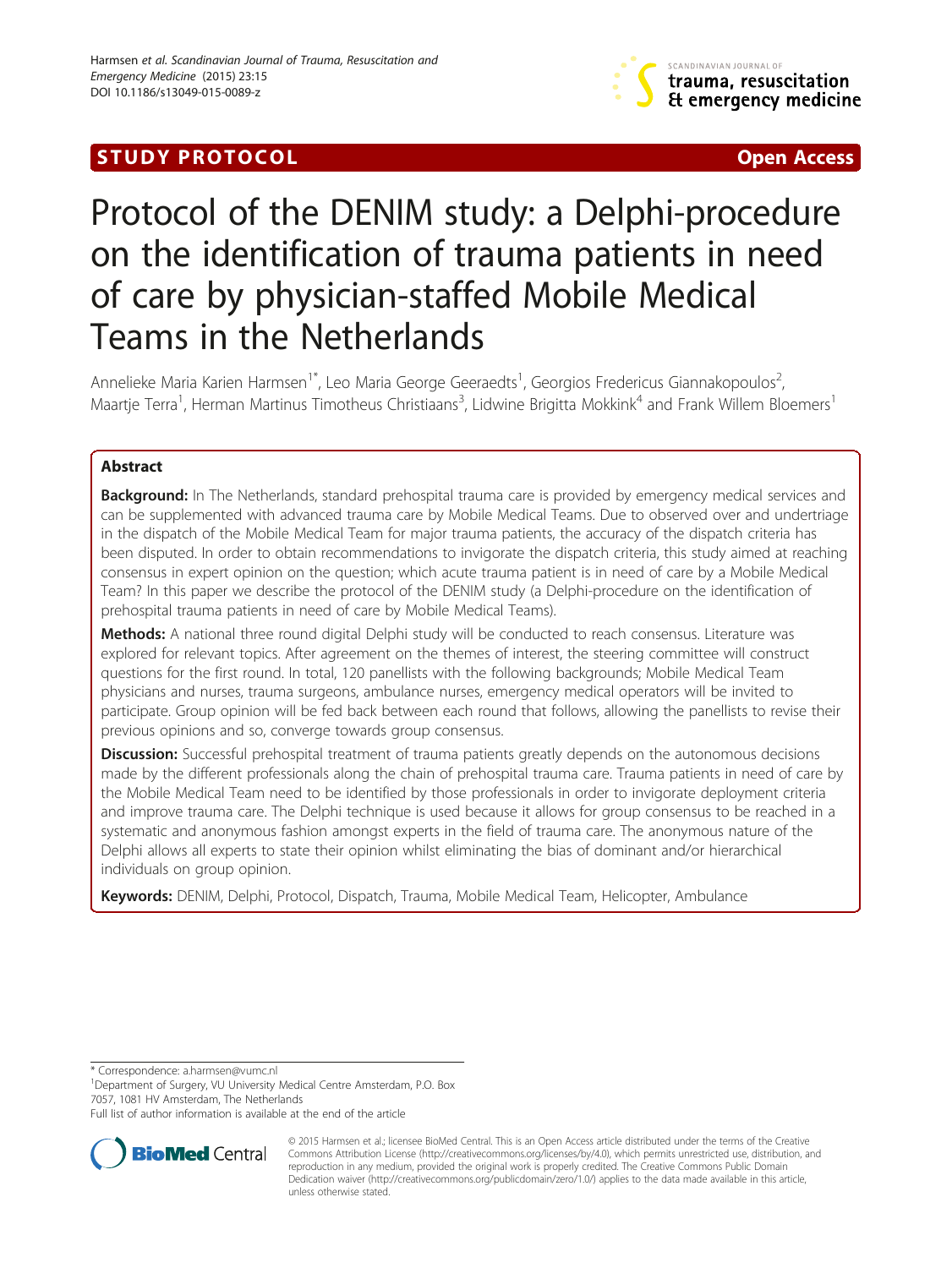#### Background

In The Netherlands standard prehospital trauma care is provided by emergency medical services (EMS). All EMS care providers are highly trained and registered nurses with certification in either anaesthesia, intensive care, cardiac care or emergency care and additional training in prehospital trauma life support [\[1,2](#page-6-0)]. In order to enhance prehospital care for the severely injured patient in The Netherlands, the Mobile Medical Team (MMT) was introduced in 1995 and was extended by night flight coverage in 2006 [\[3\]](#page-6-0). Nowadays, The Netherlands is covered by four MMTs that are stand-by 24/7 and have the availability of either helicopter or road ambulance transportation. A MMT rapidly delivers advanced trauma life support to the trauma patient in the out-of hospital setting. A Dutch MMT consists of either a specialized anaesthesiologist or trauma surgeon and a specialized trauma nurse with at least five years of working experience in the Emergency Room or at the EMS. The MMT supplements the prehospital trauma life support performed by the EMS with advanced trauma care according to, but also beyond Advanced Trauma Life Support. Procedures performed are, amongst others, rapid sequence intubation, advanced pain management, the administration of inotropes, vasopressors and other medication. Moreover, a MMT can perform invasive surgical interventions such as surgical airway, intercostal drainage, splinting, thoracotomy and advanced haemorrhage control. The primary objective of a MMT is swift transport of advanced trauma care to the injured trauma patient in order to perform early life saving interventions. MMTs are mainly transported by helicopter (69%), but also by road [\[4](#page-6-0)]. In most of the cases the MMT physician accompanies the patient to the hospital in the EMS road ambulance and in 5-20% of the cases the trauma patient is transported by the MMT in the helicopter. At the scene, the MMT physician is responsible for the prehospital logistical process. The MMT physician decides on the type and order of treatment as well as to which hospital the trauma patient should be transported, based on their knowledge and experience as specialists in trauma care augmented by their frequent exposure to specific situations and patient conditions. Though MMT care has been implemented for several years now, deployment of the teams could be more efficient. A study by Giannakopoulos et al. showed an overtriage rate of 26% for one of the Dutch MMT's [\[4](#page-6-0)]. Another study in the same cohort of dispatches showed that 21% of all cancellations of this MMT concerned major trauma patients [[5\]](#page-6-0). This may be interpreted as undertriage, as this patient category is thought to benefit most by the prehospital assistance of the MMT. Differences in interpretation and application of the MMT dispatch and cancellation criteria by emergency medical

personnel may be an underlying cause. Several reasons for this phenomenon can be listed such as regional differences in working culture (and familiarity with MMT care), professional autonomy of care takers in all involved disciplines (adherence to guidelines) and a difference in trauma-related knowledge and/or exposure. Current dispatch criteria are active since June 2013 and based on two national ambulance protocols and a study by Ringburg et al. reviewing dispatch criteria [[6,7\]](#page-6-0). Key topics of the current criteria are shown in Table 1. Based on these assumptions, the nature of the incident, location and time of transport appear to be of secondary importance. In the available literature, many articles describe research in the U.S. paramedic based EMS-setting or in the German physician based prehospital systemsetting. The findings of this research cannot simply be compared or extrapolated to the Dutch hybrid (EMS and MMT) prehospital system [[4,6\]](#page-6-0). Current dispatch criteria are mainly based on level 4 evidence (expert opinion and experience) [[8\]](#page-6-0), with the exception of loss of consciousness which has been proven a reliable and validated parameter for Helicopter Emergency Medical Services (HEMS) dispatch [[6](#page-6-0)]. In the event of a severe trauma, emergency operators in the dispatch centre deploy the MMT simultaneously with the EMS ambulance crew (dispatch sequence is displayed in Figure [1](#page-2-0)). The decision for dispatch is done based on information handed to the operator by a layperson. Because this information can be incomplete or incorrect the dispatch centres handles a low activation threshold for dispatch to minimise undertriage. The National Institute for Public Health and the Environment (RIVM) report on distinct differences in the absolute numbers of dispatches between the four Dutch MMTs [\[9](#page-6-0)]. Several possible reasons for the occurrence of these differences are suggested. Firstly, the RIVM report shows that the greater the geographical distance between the dispatch centre and the MMT-base, the less likely emergency operators are to deploy the MMT. Organisational and management factors such as limited or insufficient protocol implementation in the dispatch centre may be of influence. Finally, sociocultural aspects

# Table 1 Fundamental tenets of the current MMT dispatch criteria

- 1. For the dispatch of medical personal the condition of the patient is determinative.
- 2. A patient with unstable vital parameters has the right to receive maximal medical care.
- 3. The type of care delivered is determined by the severity of the deviation in vital parameters.
- 4. MMT care is an extension of prehospital medical care by ambulance personnel
- 5. MMT care focuses mainly on stabilisation of the vital parameters

MMT: Mobile Medical Team.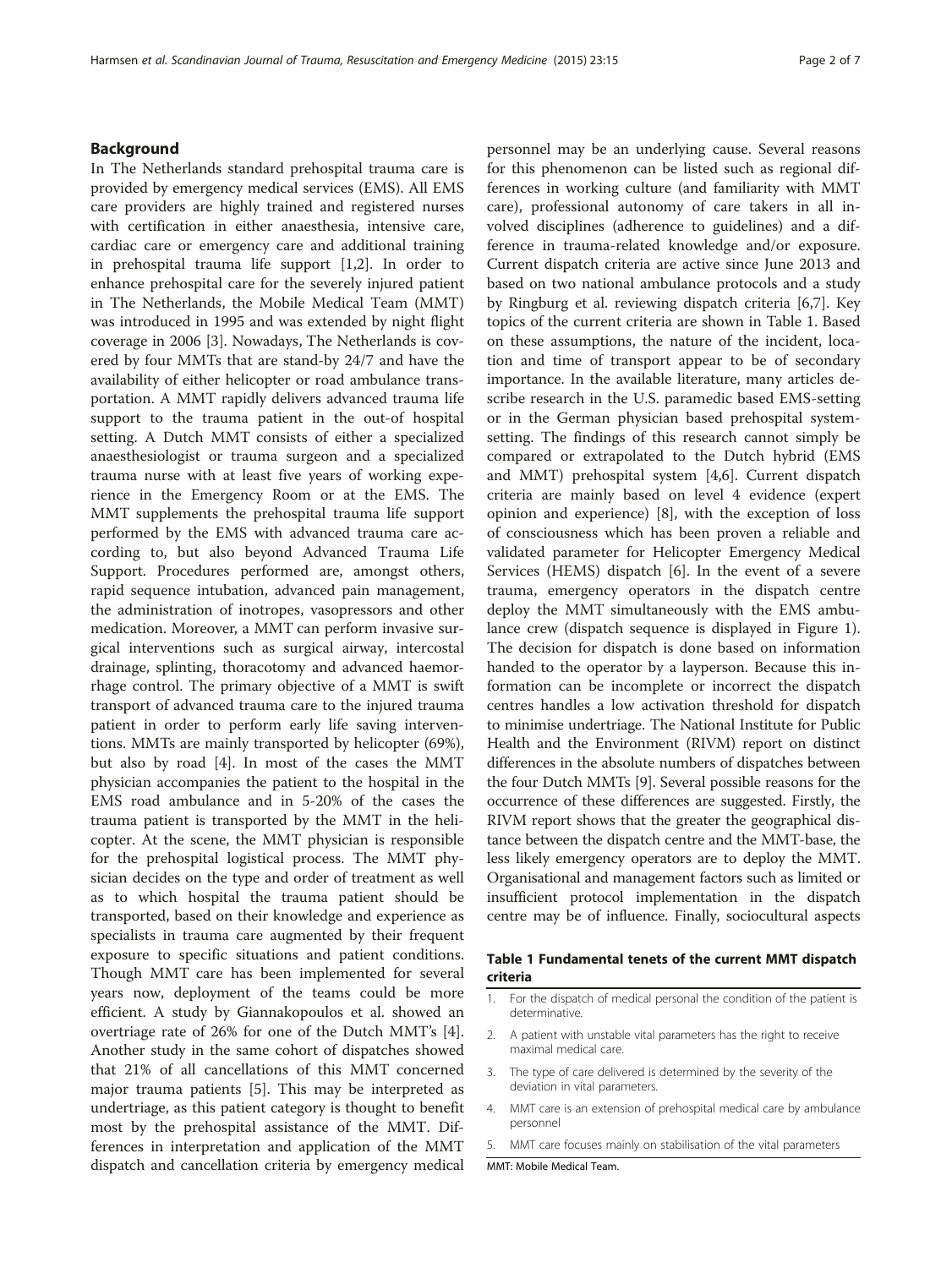<span id="page-2-0"></span>

may play a role; including inexperience, biased working culture, individual attitudes, poor communication and levels of training of both ambulance and MMT personnel [[9\]](#page-6-0). The DENIM study ('DELphi studie in Nederland naar de Inzet van het MMT' Delphi study in the Netherlands on the dispatch of the Mobile Medical Team) aims at reaching consensus in expert opinion on the question; 'which trauma patient deserves the advanced care provided by a MMT?'. This consensus can then be used to invigorate MMT dispatch criteria in the future. The objective of this paper is to describe the design of the DENIM study.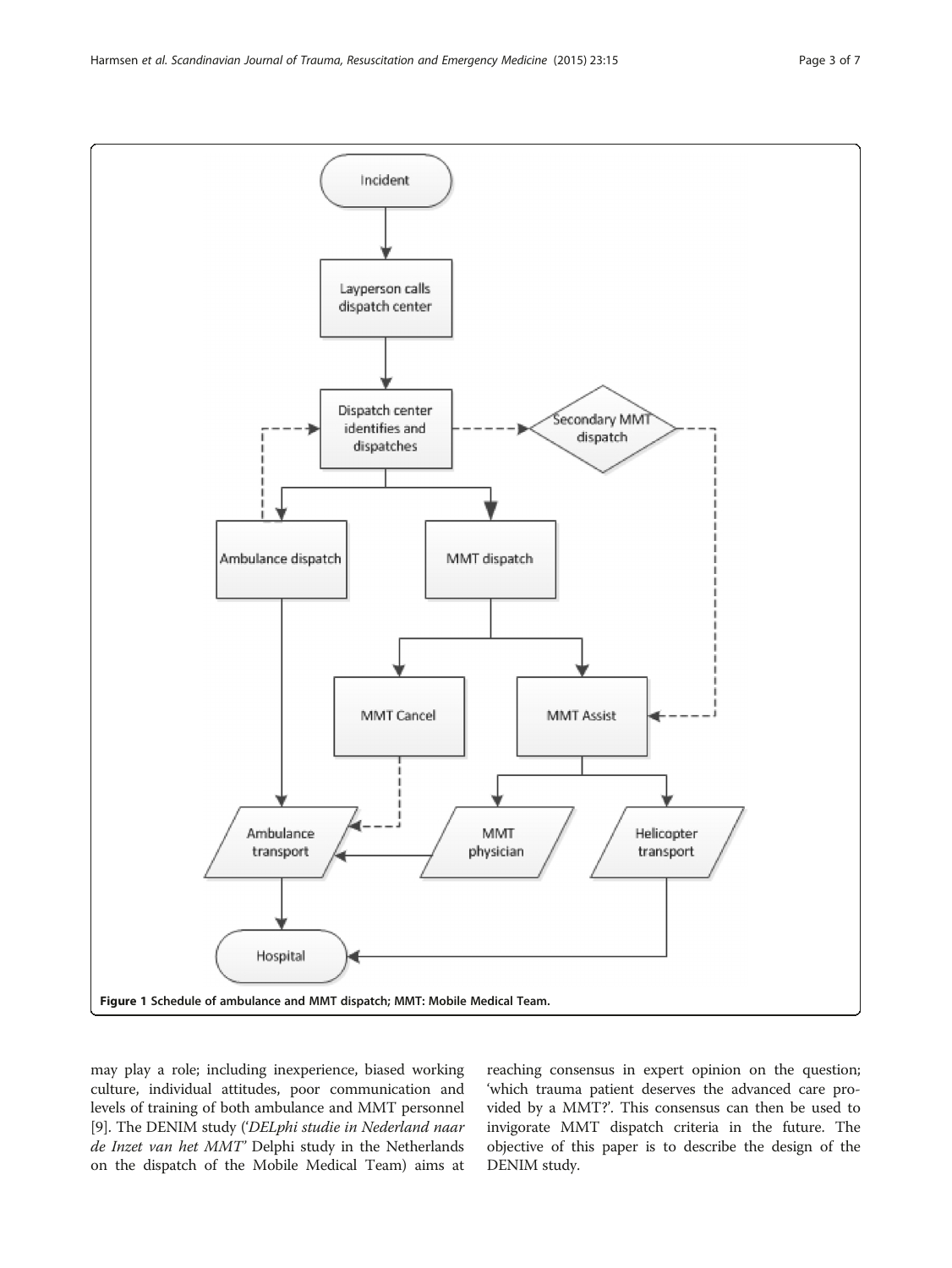#### Method

#### The Delphi technique

The DENIM study uses the Delphi technique, which was initially developed in the 1950's by the RAND Corporation. This intelligence think tank designed the Delphi for use on complex problems that exceed the analytical capabilities of a single person and need to be addressed by a group of experts [[10](#page-6-0)]. The Delphi technique is a structured approach of anonymous debating to generate discussion and converge toward group consensus. This is achieved through a series of rounds in which experts have to answer questionnaires [\[11\]](#page-6-0). The responses are then analysed and anonymously fed back to the panellists in a subsequent questionnaire. The feedback report entails an anonymous summary of the panellist's group opinion with the associated argumentation, in order to encourage the panellist to revise their previous opinions in light of the replies of the other panellists [\[12\]](#page-6-0). This process may be repeated any number of times, it is thought that the group opinion will evolve towards a consensus. It is of scientific value because it can lead to an agreed set of recommendations to guidelines [\[13\]](#page-6-0). This study was approved by the Medical Ethics Review Committee of the VU University Medical Center.

# Literature search

To construct the questionnaire, literature was reviewed to derive information on current dispatch criteria, conditions and terms of establishing dispatch criteria in other prehospital settings, information on sensitivity of separate criteria to identify major trauma patients and other factors of influence on dispatch of the MMT. An electronic search in PubMed, EMBASE.com and The Cochrane Library (via Wiley) was conducted. PubMed was searched using a combination of medical subject headings (Mesh) and keywords (Web appendix 1). We applied a language restriction; English, German and Dutch articles were included. The separate results from MEDLINE, Embase and the Cochrane library were checked for duplicate articles. All articles were reviewed and assessed for suitability based on title and abstract by two independent reviewers (AH and GG). Inclusion criteria were articles reporting on (1) trauma patients and (2) dispatch and/or cancel criteria for a MMT, HEMS or physician-staffed EMS. Articles reporting (1) solely on paramedic dispatch criteria, (2) articles with no full-text available, (3) comments to other papers, (4) and editorials were excluded. Discrepancies were resolved by consensus.

#### Delphi steering committee

The steering committee comprises of members with an occupational background within the field of prehospital and/or inhospital trauma care. The expertness characteristics of the team include anaesthesiology, trauma surgery, general surgery and MMT. Furthermore the steering committee is strengthened by a member (LM) with expertise in performing Delphi studies. The steering committee, consisting of all authors of this paper (except LM), will decide on which topics are relevant to include in the Delphi study and the type and manner of questioning. Three members of the steering committee will structure the questionnaire. The preliminary questionnaire will be send to all members of the steering committee for final comments and adjustments. The steering committee will furthermore undertake the analysis of the data, composing of the feedback documents, generating the subsequent questionnaires and overall supervision and general management of the Delphi process. The steering committee will prepare, supervises and monitor all Delphi rounds and will not take part as panel members.

#### Delphi expert panel

Professionals within the field of prehospital and the inhospital trauma patient care will be recruited to participate if they had the following background: MMT physicians and nurses, trauma surgeons, ambulance paramedics, emergency medical operators. Experts will be identified through nomination by steering committee members using their networks, by contacting the Dutch societies for trauma surgeons, anaesthesiology and paramedics. Furthermore the Dutch consortium for emergency medical operators will be approached as well as the chief doctors of the four Dutch MMTs. Subsequently, a heterogenic expert panel will be created, in which all the disciplines involved in prehospital trauma care will be represented [\[14](#page-6-0)]. There are no clear numbers on adequate panel size for a Delphi study [\[11](#page-6-0)]. Therefore, we arbitrarily decided that a panel had to consist of at least 10 experts per category of expert background to be adequate, a combined total of approximately 50 members. In previous Delphi studies the maximum response rate is up to 70% for the first round and 50% will suffice to complete the entire survey [[15,16\]](#page-6-0). Therefore approximately 120 panellists will be solicited to participate. All eligible panellists will be contacted via email, introducing the Delphi study and asking them to participate. Background information on the aim and course of the study will be given. Experts who do not respond will be reminded twice. When less than 70 panellists agree to participate, 50 more panellists will be invited while keeping in mind that all different disciplines need to be represented equally to ensure heterogeneity. Panellists will remain anonymous throughout the entire study. The research coordinator has access to panellist's information for logistical reasons.

#### The Delphi structure

The DENIM study is structured as a three round digital Delphi procedure (Figure [2\)](#page-4-0). In the first round the mean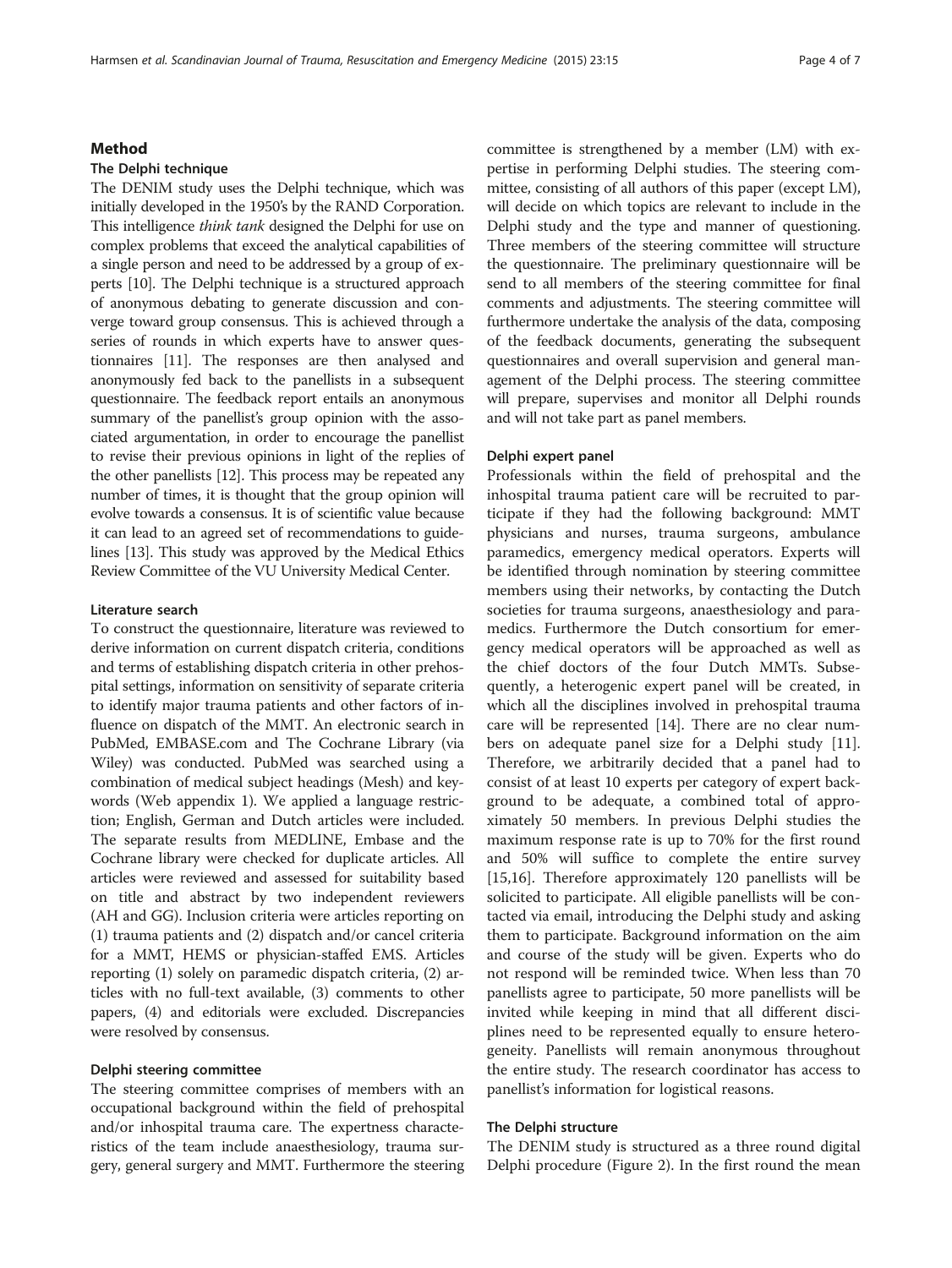<span id="page-4-0"></span>

question is; which trauma patient deserves the advanced care of the mobile medical team? In order to generate discussion varying statements and cases will be introduced to the panel in the first round. The answers will be used to identify topics of interest leading to statements that will be tested in the subsequent round. Statements will be tested for level of agreement on a Likert scale. Moreover, distinctive concepts will be presented to the panellists, for instance scoop and run, stay and play or the use of neurological scales. Panellists were asked what description they thought best suited the concept or how they would assess the patient's condition using different scales. For all questions panellists will be asked to motivate their opinion in an obligated open comment box before they could proceed, in pre text it is stated that the motivation to their answers is of critical importance for the subsequent round of the Delphi.

#### Delphi questionnaires

The steering committee will develop the questionnaire for the first round. A list of themes and ideas of interest was constructed and mandatory topics were identified (Table 2). The questionnaires of all rounds will be

## Table 2 List of relevant themes for the steering committee meeting

| Themes prior to SC meeting                       | Additional topics after SC meeting |
|--------------------------------------------------|------------------------------------|
| 1. Responsibility                                | 1. What is a poly trauma patient   |
| 2. SitRap/MIST                                   | 2. Vital parameters/physiology     |
| 3. Expertise/Exposure                            | 3. Patient characteristics         |
| 4. Logistics                                     | 4. Mechanism of trauma             |
| 5. Soft skills                                   | 5. Practical feasibility           |
| 6. Literature                                    | 6. Current dispatch criteria       |
| 7. Reason of dispatch                            | 7. Communication                   |
| 8. Regional differences                          | 8. Surgical interventions          |
| 9. Prehospital judgment of o.a.<br>consciousness |                                    |
| 10. Advance analgesia                            |                                    |
| 11. Function of the MMT                          |                                    |
| 12. Overview of integrated care                  |                                    |
| 13. On-scene-time                                |                                    |

SC: steering committee.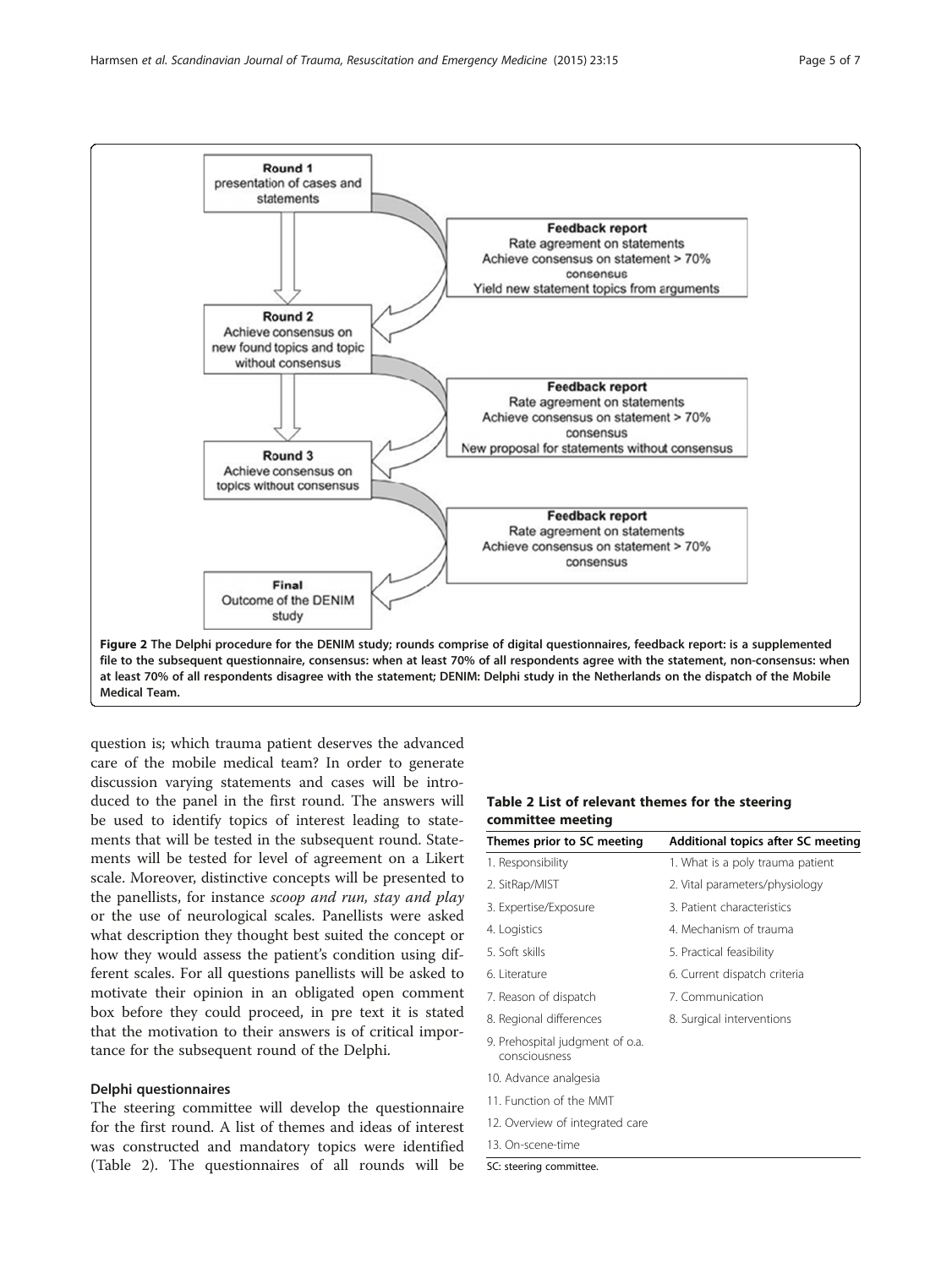designed and distributed using the online survey program SurveyMonkey®. In the first questionnaire, the main priority is to yield arguments and motivation. Three types of questions will be presented to the panellists (Table 3). Cases will be presented and panellists will be asked if they think that MMT care is indicated. Furthermore, open questions regarding definitions in trauma care and/or the type of treatment that is preferred in specific situations will be presented. Moreover, panellists will be asked to if they agree or disagree with statements that are presented. Considerations supporting their opinion should be stated after each question. Answers will be analysed using descriptive statistics and a sum of at least 70% of the experts that either totally agreed or agreed will be considered agreement as well as for disagreement. The first round will be assessed by an independent physician for feasibility and duration of undertaking the questionnaire before sending it to the panellists. In round two, a selection of questions derived from round one on the topics with no agreement nor disagreement will be retested using questions that elaborate on the subject. Furthermore, new topics will be introduced that have derived from the argumentation and considerations of the panellists and will likewise be tested.

### Feedback

After each round results and argumentations of the previous round will be fed back to all panellists in an anonymous report including results and all argumentations given. The argumentation and comments given by panellist will be used to construct the subsequent questionnaire by the steering committee. The feedback reports will be supplemented to the questionnaire of the next round. The answers and comments will be presented both quantitatively (the distribution and sum of the agreement and disagreement per question) and qualitatively (the argumentation and comments of the panellists per statement) as well as whether or not agreement has been reached.

### Results

The objective of the DENIM study is to reach expert consensus on the question which trauma patient deserves the care of a MMT. This consensus will provide recommendations with which MMT dispatch criteria can be invigorated. This may lead to a more efficient deployment of the MMT for trauma in the Netherlands.

# **Discussion**

A Delphi technique is used for this study because it allows for group consensus to be reached amongst experts on a complex issue [\[11](#page-6-0)]. Due to the complexity of the prehospital decision-making-process, it is not feasible to generate a "one-size-fits-all" model. However, consensus can help to develop practice guidelines (i.e. dispatch criteria) and leave enough space for a patient tailored approach by professionals. Our research question cannot be addressed utilizing prospective trials because of ethical issues since MMT trauma care has been institutionalised for decades. However a Delphi procedure is a suitable research method because it is designed as an iterative process to combine expert opinion into group consensus [[11\]](#page-6-0). It easily solicits the opinion from dominant, geographically dispersed and time poor experts, which is often the case with MMT-personnel, ambulance staff and trauma surgeons. One could debate that the Delphi does not correctly represents expert opinion as it is not a strict scientific untenable approach [\[17](#page-6-0)]. For instance, because the Delphi procedure does not use a random sample for selecting panellists. Therefore one has to ensure an accurate representation of the target population through a thorough selection process of respondents. To overcome this dilemma, criteria for qualitative studies are applied to help ensure credible interpretations of the findings. These criteria are based on the pillars of qualitative research such as; credibility, applicability and conformability [[18\]](#page-6-0). We create 'safety in numbers' and the heterogeneity of the working background of the included panellists. This because panels comprising of similarly trained experts provide an effective and reliable utilization even of a small sample of experts and have proven to be a good base for the development of informed and effective decision-making criteria [\[19\]](#page-6-0). These decisions are strengthened by the utilization of reasoned arguments and assumptions that are challenged within this Delphi through feedback [[20-22](#page-6-0)]. Feedback can be presented as a statistical group response, such as a measure of variance, along with that of central tendency of group opinion, accompanied by

Table 3 Type of questions used in round one

| Type of question | Topic a.o.                                                          | Answer                                                                           |
|------------------|---------------------------------------------------------------------|----------------------------------------------------------------------------------|
| Cases            | MMT presence                                                        | 'Yes', 'neutral' or 'no'                                                         |
| Open questions   | FMV/AVPU                                                            | Open text field                                                                  |
| Statements       | Treatment options, parameters, patient characteristics,<br>judgment | 5-point Likert scale, ranging from "I totally agree" to<br>"I totally disagree". |

MMT: Mobile Medical Team, EMV: element of the Glasgow coma scale, AVPU: acronym for measurement of patient's level of consciousness (alert, voice, pain, unresponsive).